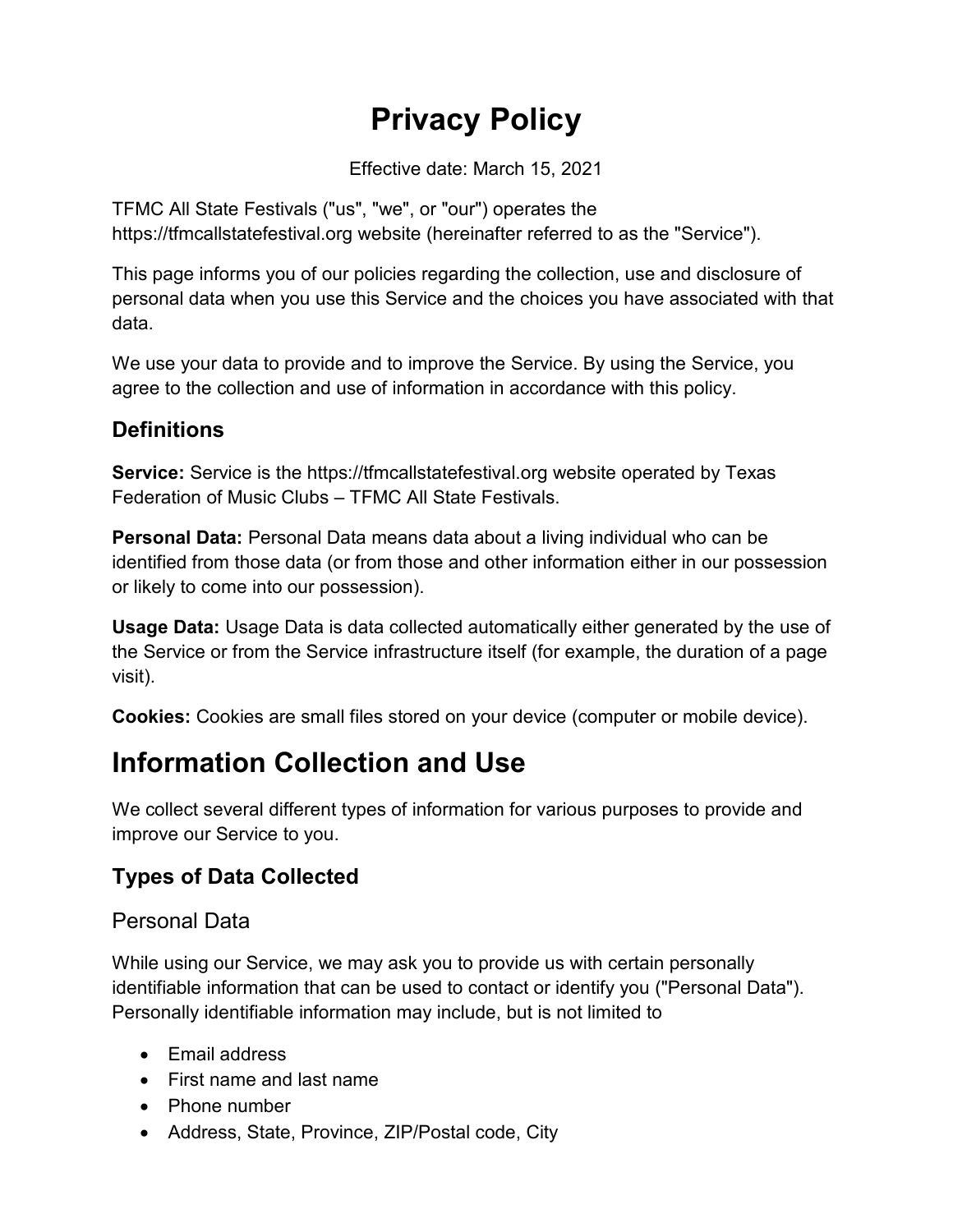### **Cookies and Usage Data**

### **Usage Data**

We may also collect information on how the Service is accessed and used ("Usage Data"). This Usage Data may include information such as your computer's Internet Protocol address (e.g. IP address), browser type, browser version, the pages of our Service that you visit, the time and date of your visit, the time spent on those pages, unique device identifiers and other diagnostic data.

### **Tracking & Cookies Data**

We may use cookies and similar tracking technologies to track the activity on our Service and we hold certain information

Cookies are files with a small amount of data which may include an anonymous unique identifier. Cookies are sent to your browser from a website and stored on your device. Other tracking technologies are also used such as beacons, tags and scripts to collect and track information and to improve and analyze our Service.

You can instruct your browser to refuse all cookies or to indicate when a cookie is being sent. However, if you do not accept cookies, you may not be able to use some portions of our Service

### **Examples of Cookies we use:**

- Session Cookies
- Preference Cookies (to remember your preferences and various settings)
- Security Cookies ( for security purposes)

## **Use of Data**

Texas Federation of Music Clubs uses the collected data for various purposes:

- to provide and maintain our Service
- to notify you about changes to our Service
- to allow you to participate in interactive features of our Service when you choose to do so
- to provide customer support
- to gather analysis or valuable information so that we can improve our Service
- to monitor the usage of our Service
- to detect, prevent and address technical issues

## **Transfer of Data**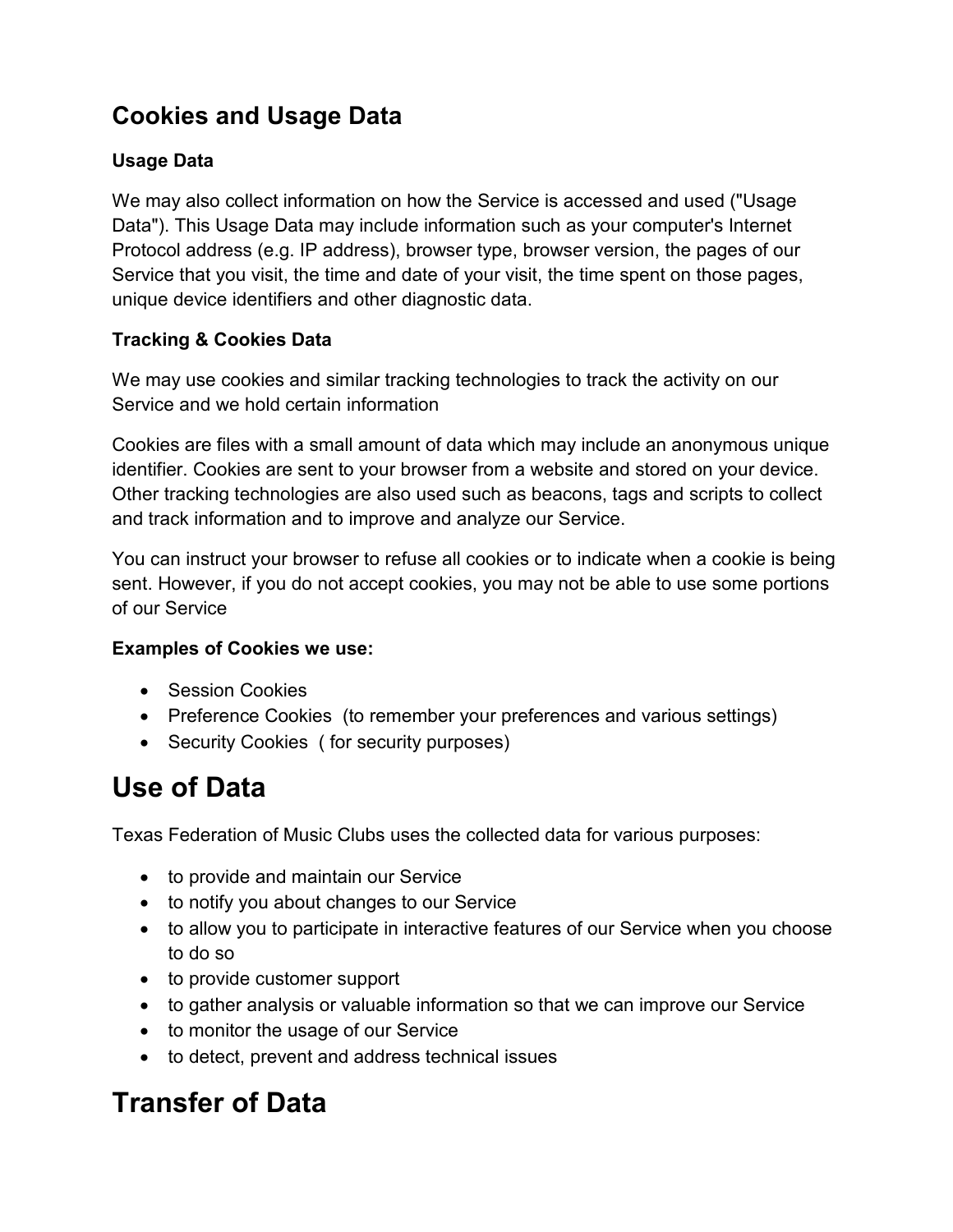Your information, including Personal Data, may be transferred to - and maintained on computers located outside of your state, province, country or other governmental jurisdiction where the data protection laws may differ from those of your jurisdiction.

If you are located outside United States and choose to provide information to us, please note that we transfer the data, including Personal Data, to United States and process it there.

Your consent to this Privacy Policy followed by your submission of such information represents your agreement to that transfer.

Texas Federation of Music Clubs – All State Festivals will take all the steps reasonably necessary to ensure that your data is treated securely and in accordance with this Privacy Policy and no transfer of your Personal Data will take place to an organization or a country unless there are adequate controls in place including the security of your data and other personal information

## **Disclosure of Data**

### **Disclosure for Law Enforcement**

Under certain circumstances, Texas Federation of Music Clubs – All State Festivals may be required to disclose your Personal Data if required to do so by law or in response to valid requests by public authorities (e.g. a court or a government agency).

### **Legal Requirements**

Texas Federation of Music Clubs – All State Festivals may disclose your Personal Data in the good faith belief that such action is necessary to:

- $\bullet$  to comply with a legal obligation
- to protect and defend the rights or property of Texas Federation of Music Clubs
- to prevent or investigate possible wrongdoing in connection with the Service
- to protect the personal safety of users of the Service or the public
- to protect against legal liability

### **Security of Data**

The security of your data is important to us. Remember that no method of transmission over the Internet or method of electronic storage is 100% secure. While we strive to use commercially acceptable means to protect your Personal Data, we cannot guarantee its absolute security.

### **Service Providers**